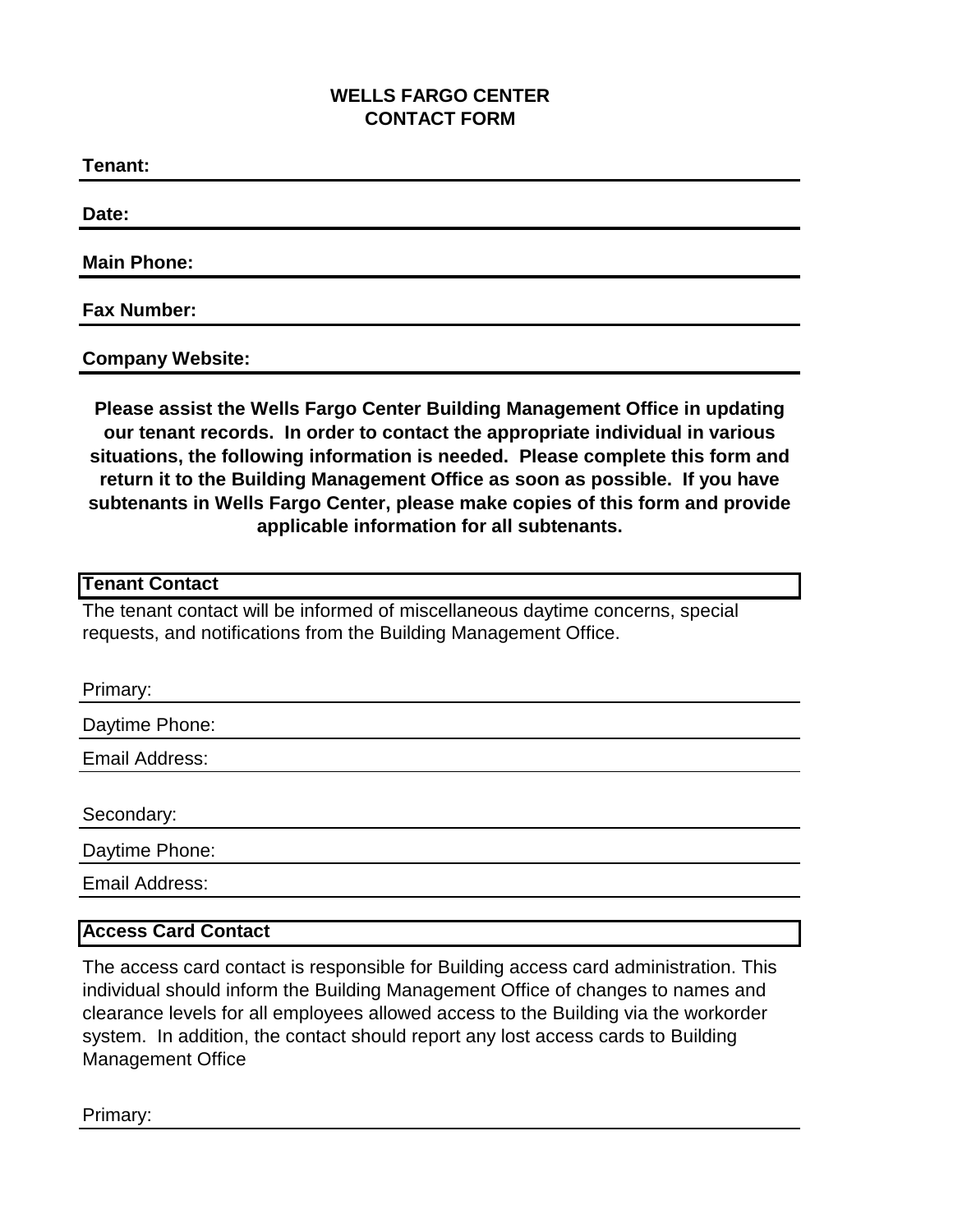| Daytime Phone:                                                                                                                                     |                                               |  |
|----------------------------------------------------------------------------------------------------------------------------------------------------|-----------------------------------------------|--|
| Home Phone:                                                                                                                                        |                                               |  |
| <b>Cellular Phone:</b>                                                                                                                             |                                               |  |
| <b>Email Address:</b>                                                                                                                              |                                               |  |
|                                                                                                                                                    |                                               |  |
| <b>Tenant Security Summary</b>                                                                                                                     |                                               |  |
| In order to serve our tenants better and to ensure proper documentation and<br>notification please complete the following security system summary. |                                               |  |
| Is Tenant a Division or Subsidiary of a larger Corporation?<br>Yes $\Box$<br>No <sub>1</sub>                                                       |                                               |  |
| Name of Corporation:                                                                                                                               |                                               |  |
| <b>Address of Corporate Offices:</b>                                                                                                               |                                               |  |
| Does Tenant have separate Burglar and Fire Alarm protection?<br>No <sub>1</sub><br>Yes $\Box$                                                      |                                               |  |
| Name of Burglar Alarm Company:                                                                                                                     |                                               |  |
| Do Burglar Alarms Ring at:<br>□ Police HQ                                                                                                          | <b>Central Station</b><br><b>Outside Bell</b> |  |
| Do Fire Alarms Ring at:<br>□ Fire Station                                                                                                          | <b>Central Station</b><br><b>Outside Bell</b> |  |
| Does Tenant have own Security Department?<br>Yes $\Box$<br>No <sub>D</sub>                                                                         |                                               |  |
| Security Agency:                                                                                                                                   | Phone:                                        |  |
| Name of Manager:                                                                                                                                   | Phone:                                        |  |
| Assistant:                                                                                                                                         | Phone:                                        |  |

In Case of Emergency situations occurring outside of business hours, Management should contact the following people (in order in which they should be contacted):

|    | <b>Cellular Phone:</b> |
|----|------------------------|
| 2. | <b>Cellular Phone:</b> |
| 3. | <b>Cellular Phone:</b> |
| 4. | <b>Cellular Phone:</b> |
|    |                        |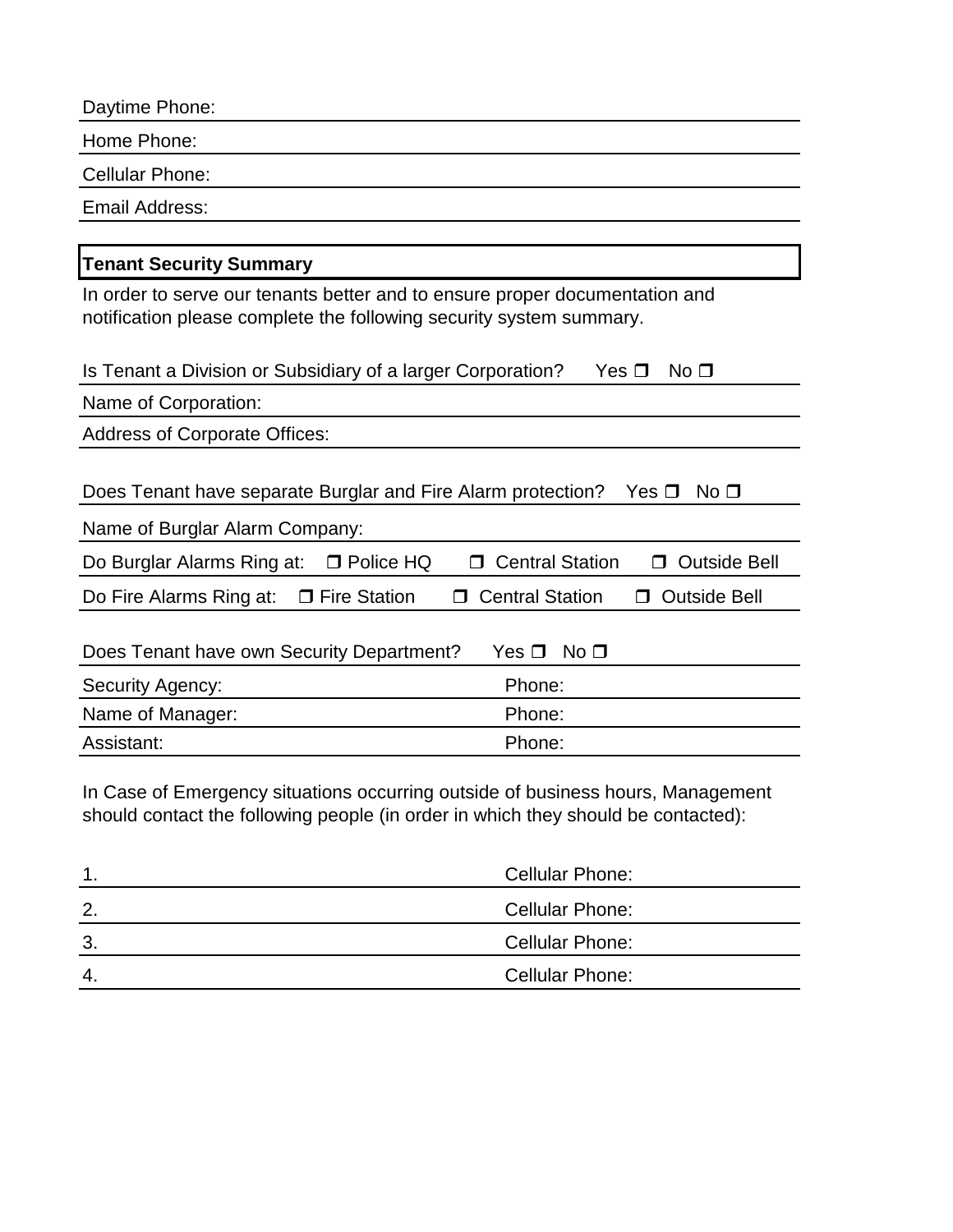## **WELLS FARGO CENTER ACCESS CARD START-UP FORM**

**Please provide each employee's/cardholder's name below as noted. All will be given clearance that includes the building entrances and the passenger elevators to your specific floor(s). If Freight elevator access is required, please note "yes" or "no" in the box provided.** 

| <b>Last Name</b> | <b>First Name</b> | Freight? Y/N |
|------------------|-------------------|--------------|
|                  |                   |              |
|                  |                   |              |
|                  |                   |              |
|                  |                   |              |
|                  |                   |              |
|                  |                   |              |
|                  |                   |              |
|                  |                   |              |
|                  |                   |              |
|                  |                   |              |
|                  |                   |              |
|                  |                   |              |
|                  |                   |              |
|                  |                   |              |
|                  |                   |              |
|                  |                   |              |
|                  |                   |              |
|                  |                   |              |
|                  |                   |              |
|                  |                   |              |
|                  |                   |              |
|                  |                   |              |
|                  |                   |              |
|                  |                   |              |
|                  |                   |              |
|                  |                   |              |
|                  |                   |              |
|                  |                   |              |
|                  |                   |              |
|                  |                   |              |
|                  |                   |              |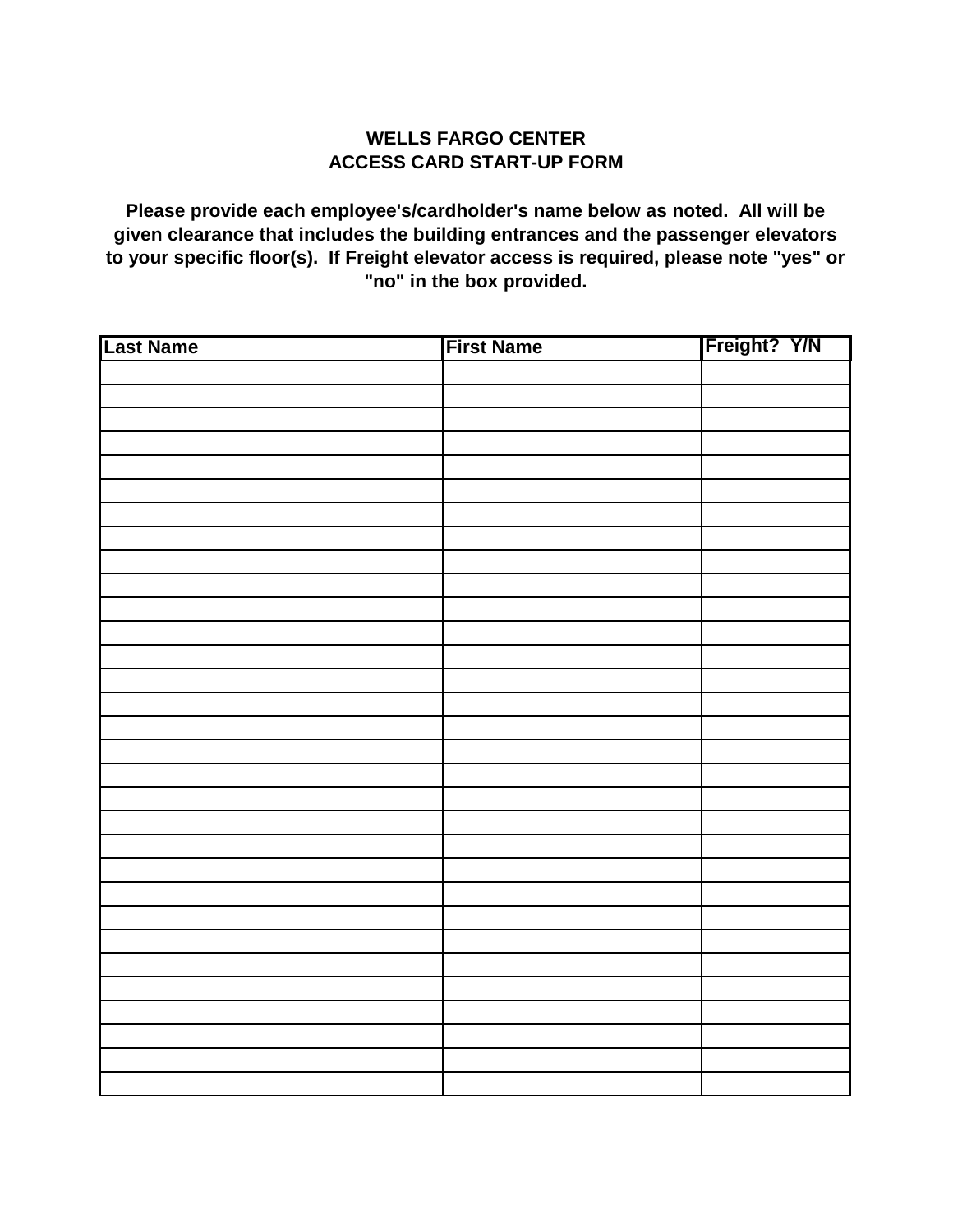# **WELLS FARGO CENTER LOBBY ELECTRONIC DIRECTORY START-UP FORM**

## **Please indicate exactly how your company's name should appear on the lobby electronic directory:**

**Please provide each employee's name you would like added to the lobby electronic directory below as noted.** 

| <b>Last Name</b> | <b>First Name</b> |
|------------------|-------------------|
|                  |                   |
|                  |                   |
|                  |                   |
|                  |                   |
|                  |                   |
|                  |                   |
|                  |                   |
|                  |                   |
|                  |                   |
|                  |                   |
|                  |                   |
|                  |                   |
|                  |                   |
|                  |                   |
|                  |                   |
|                  |                   |
|                  |                   |
|                  |                   |
|                  |                   |
|                  |                   |
|                  |                   |
|                  |                   |
|                  |                   |
|                  |                   |
|                  |                   |
|                  |                   |
|                  |                   |
|                  |                   |
|                  |                   |
|                  |                   |
|                  |                   |
|                  |                   |